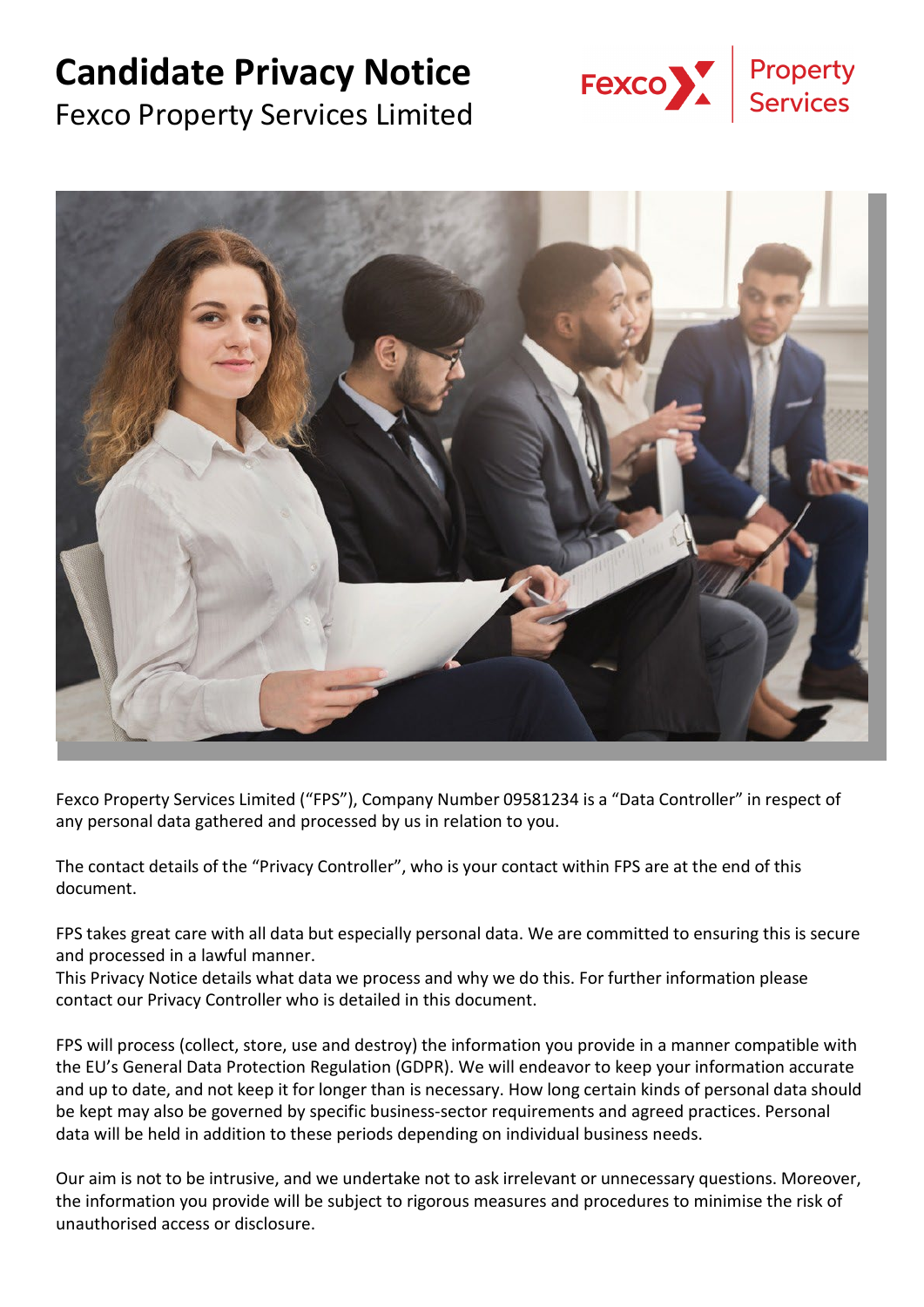

# How We Collect Data

## **By telephone**

When you call FPS, we collect Calling Line Identification (CLI) information. We use this information to help improve its efficiency and effectiveness. When you call FPS we may also record calls. We use this information for training and also to help us provide a better service by being able to confirm what was said.

## **By email**

We use Transport Layer Security (TLS) to encrypt and protect email traffic. If your email service does not support TLS, you should be aware that any emails we send or receive may not be protected in transit.

We will also monitor any emails sent to us, including file attachments, for viruses or malicious software. Please be aware that you have a responsibility to ensure that any email you send is within the bounds of the law.

#### **Third Parties**

We receive information from third parties in relation to your application. This information will be processed in accordance with GDPR.

## **Data Collection Forms**

During the recruitment process we will collect personal data using electronic and paper based data collection forms.

Who we collect information about, what Information we collect, what we use if for and any Third Party with whom the information is shared.

#### **Job Applicants**

What will we do with the information you provide to us?

All of the information you provide during the process will only be used for the purpose of progressing your application, or to fulfil legal or regulatory requirements if necessary.

We will not share any of the information you provide during the recruitment process with any third parties for marketing purposes or store any of your information outside of the European Economic Area. The information you provide will be held securely by us and/or our data processors whether the information is in electronic or physical format.

We will use the contact details you provide to us to contact you to progress your application. We will use the other information you provide to assess your suitability for the role you have applied for.

# **What information do we ask for, and why?**

We do not collect more information than we need to fulfil our stated purposes and will not retain it for longer than is necessary.

The information we ask for is used to assess your suitability for employment. You don't have to provide what we ask for but it might affect your application if you don't.

# **Application stage**

We ask you for your personal details including name and contact details. We will also ask you about your previous experience, education, referees and for answers to questions relevant to the role you have applied for. Our recruitment team will have access to all of this information.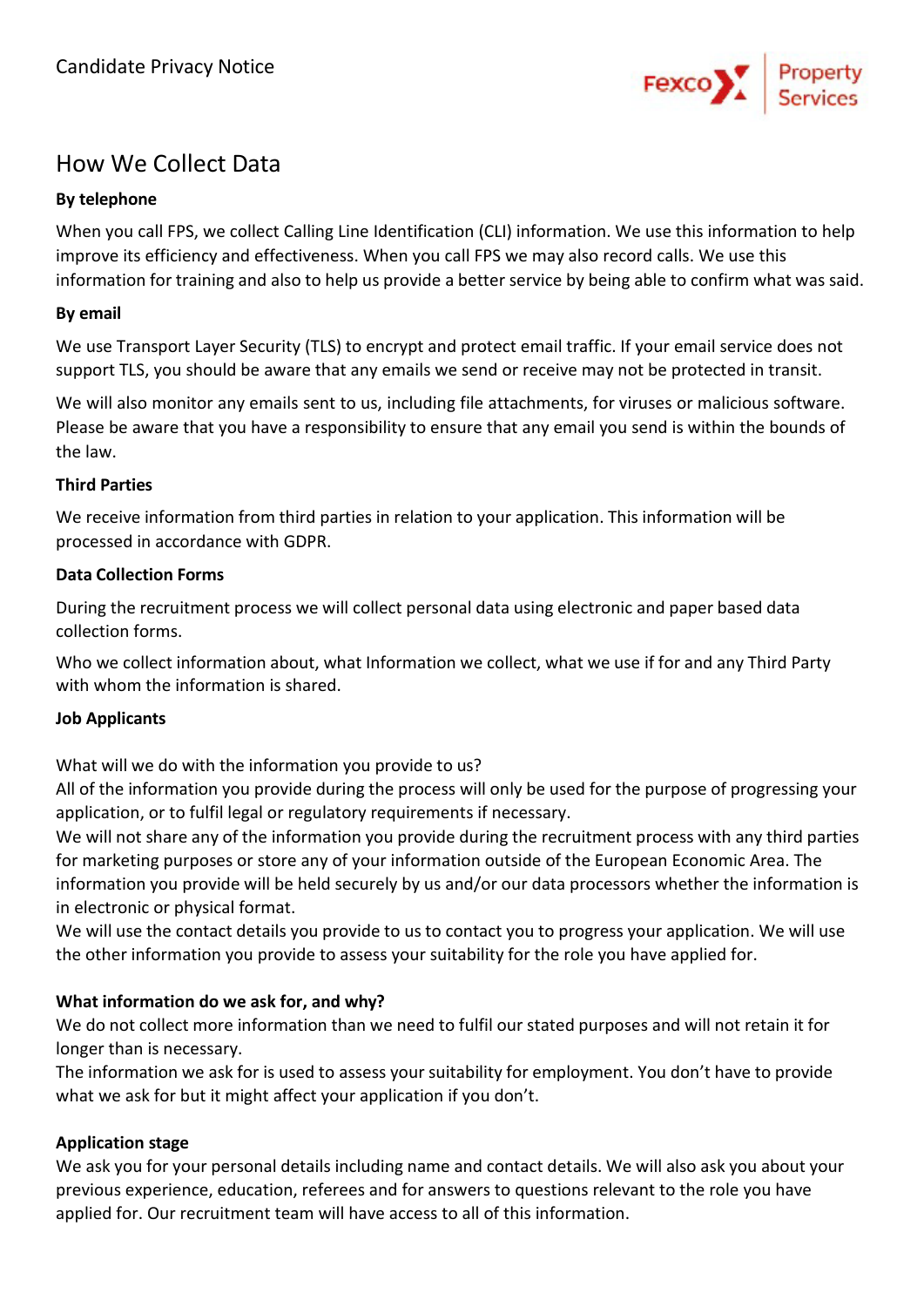

#### **Shortlisting**

Our recruitment team and managers shortlist applications for interview.

#### **Assessments**

We may ask you to participate in assessment days, complete tests or occupational personality profile questionnaires and/or to attend an interview, or a combination of these. Information will be generated by you and by us. For example, you might complete a written test or we might take interview notes. This information is held by FPS.

If you are unsuccessful following assessment for the position you have applied for, we may ask if you would like your details to be retained in our talent pool for a period of eighteen months. If you say yes, we would proactively contact you should any further suitable vacancies arise.

#### **Conditional offer**

If we make a conditional offer of employment, we will ask you for information so that we can carry out pre-employment checks. We are required to confirm the identity of our staff, their right to work in the United Kingdom and seek assurance as to their trustworthiness, integrity and reliability.

We may, depending on the position applied for, be required to carry out appropriate background checks on your suitability for that position.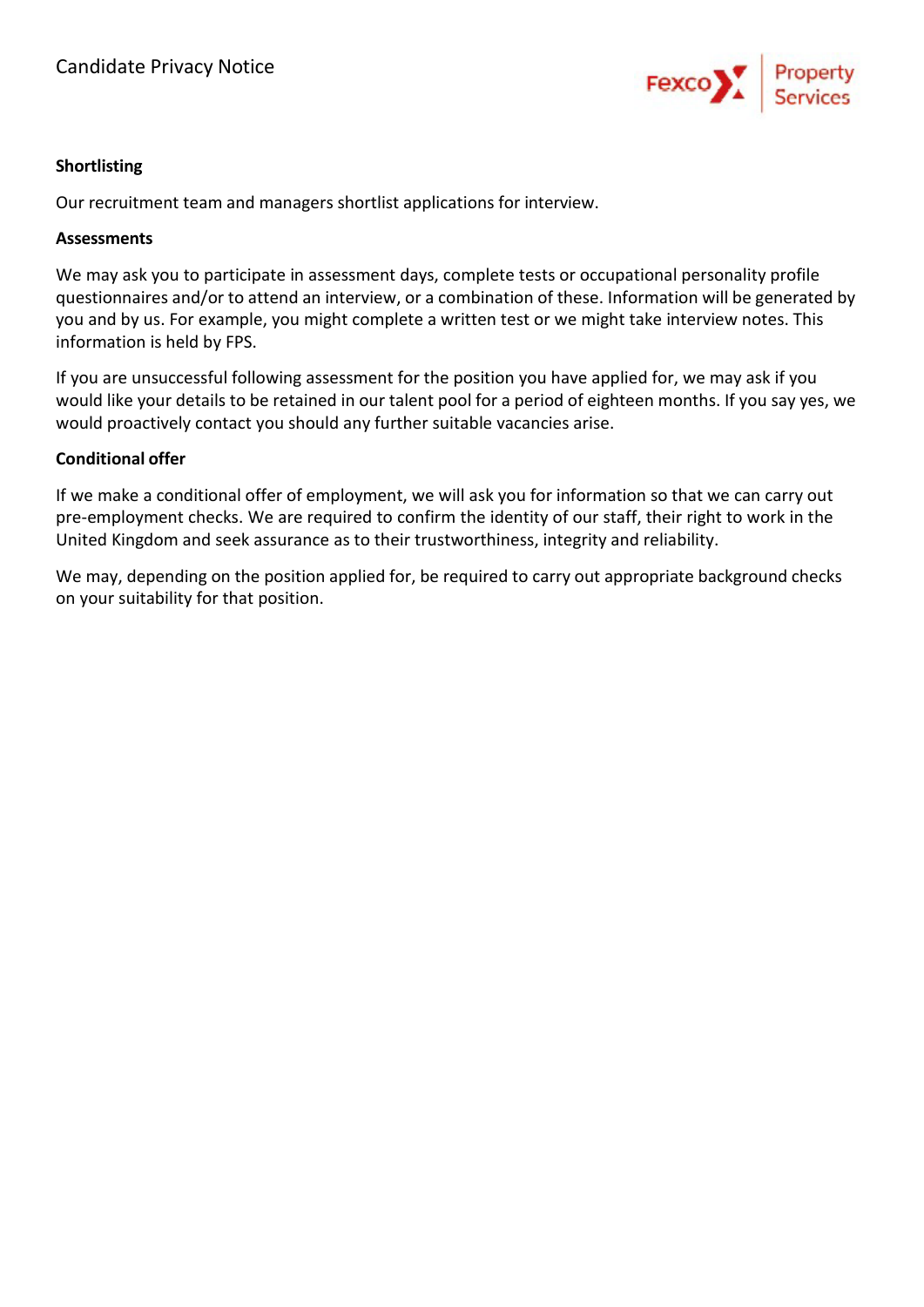

| <b>CATEGORY OF DATA</b>                                                              | <b>PURPOSE FOR</b><br><b>PROCESSING DATA</b>                                                        | <b>LEGAL BASIS FOR</b><br><b>PROCESSING</b>                                   | <b>THIRD PARTY</b><br><b>ORGANISATIONS WITH</b><br>WHOM IT MAY BE SHARED |
|--------------------------------------------------------------------------------------|-----------------------------------------------------------------------------------------------------|-------------------------------------------------------------------------------|--------------------------------------------------------------------------|
| <b>Contact Details</b>                                                               | Communication in<br>relation job applications                                                       | The legitimate interest<br>of communicating with<br>job applicants            | <b>Third Party</b><br><b>Accreditation Agencies</b>                      |
| Documents relating<br>to the recruitment<br>process such as CV and<br>qualifications | To fulfil our<br>requirements of the<br>recruitment process                                         | The legitimate business<br>interest of finding<br>suitable candidates         | <b>Third Party</b><br><b>Accreditation Agencies</b>                      |
| Contact details of<br>referees                                                       | To obtain a reference                                                                               | The legitimate business<br>interest of obtaining a<br>reference               | <b>Third Party</b><br><b>Accreditation Agencies</b>                      |
| Appropriate background<br>checks                                                     | To safeguard the assets,<br>staff and clients of the<br>employer, background<br>checks may be taken | With explicit consent<br>from you                                             | <b>Third Party</b><br><b>Accreditation Agencies</b>                      |
| Call recordings                                                                      | To provide training for oul<br>staff and to confirm what<br>was said in conversations               | The legitimate business<br>interest of identifying<br>what was said on a call |                                                                          |
| <b>CCTV</b> images                                                                   | To provide security in<br>buildings owned or<br>managed by the company security                     | The legitimate business<br>interest of providing                              |                                                                          |
| <b>Identify documents</b>                                                            | To ensure the identity of<br>the applicant                                                          | Legal obligation to<br>ensure the identity and<br>right to work               |                                                                          |

# How we protect the information

We secure electronic and manual information in the following ways

- Complex password security
- **Encryption**
- Role based control of access
- Locked and alarmed buildings
- Contracts with third party processors and controllers
- Following the CCTV Code of practice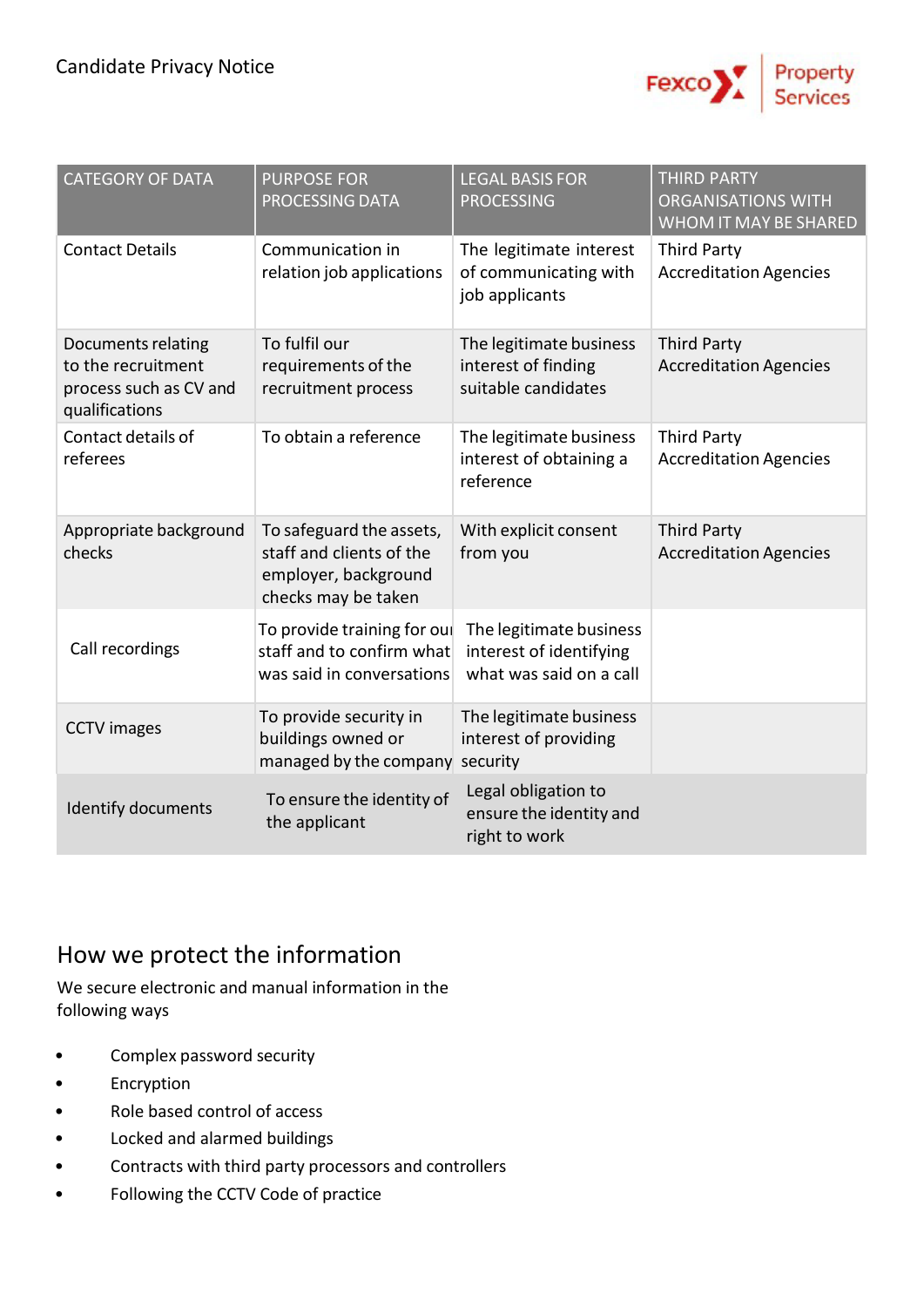

#### **How long we keep the information**

We will keep your Personal Information only as long as necessary for the purposes for which we collected it and to comply with applicable law.

Depending on our relationship with you, we may keep your Personal Information for a number of years after our relationship ends.

In detail:

We will keep Personal Information for as long as is necessary for the purposes for which we collect it. The precise period will depend on the purpose for which we hold your information. In addition, there are laws and regulations that apply to us which set minimum periods for retention of Personal Information. We will provide you with further information if appropriate to give you a full picture of how we collect and use your Personal Information.

If your application is successful and you progress to becoming an employee, we will gather and process further personal data. If you have any concerns in relation to this you can review our Staff Privacy Notice by request.

Use of data processors

Data processors are third parties who provide elements of our service for us. We have contracts in place with our data processors. This means that they cannot do anything with your personal information unless we have instructed them to do it. They will not share your personal information with any organisation apart from us. They will hold it securely and retain it for the period we instruct.

Group companies with whom data is shared will act as Data Processors.

#### **Overseas Transfers**

None of the information that we collect process or store as a result of this website is transferred outside of the European Economic Area (EEA). This includes information that is exchanged with any third party organisation as described above.

#### **Your Rights**

At any point while we are in possession of or processing your personal data, you, the data subject, have the following rights:

- Right of access you have the right to request a copy of the information that we hold about you.
- Right of rectification you have a right to correct data that we hold about you that is inaccurate or incomplete.
- Right to be forgotten in certain circumstances you can ask for the data we hold about you to be erased from our records.
- Right to restriction of processing where certain conditions apply to have a right to restrict the processing.
- Right of portability you have the right to have the data we hold about you transferred to another organisation.
- Right to object you have the right to object to certain types of processing such as direct marketing.
- Right to object to automated processing, including profiling you also have the right to be subject to the legal effects of automated processing or profiling.
- Right to judicial review: in the event that FPS refuses your request under rights of access, we will provide you with a reason as to why. You have the right to complain as outlined below.